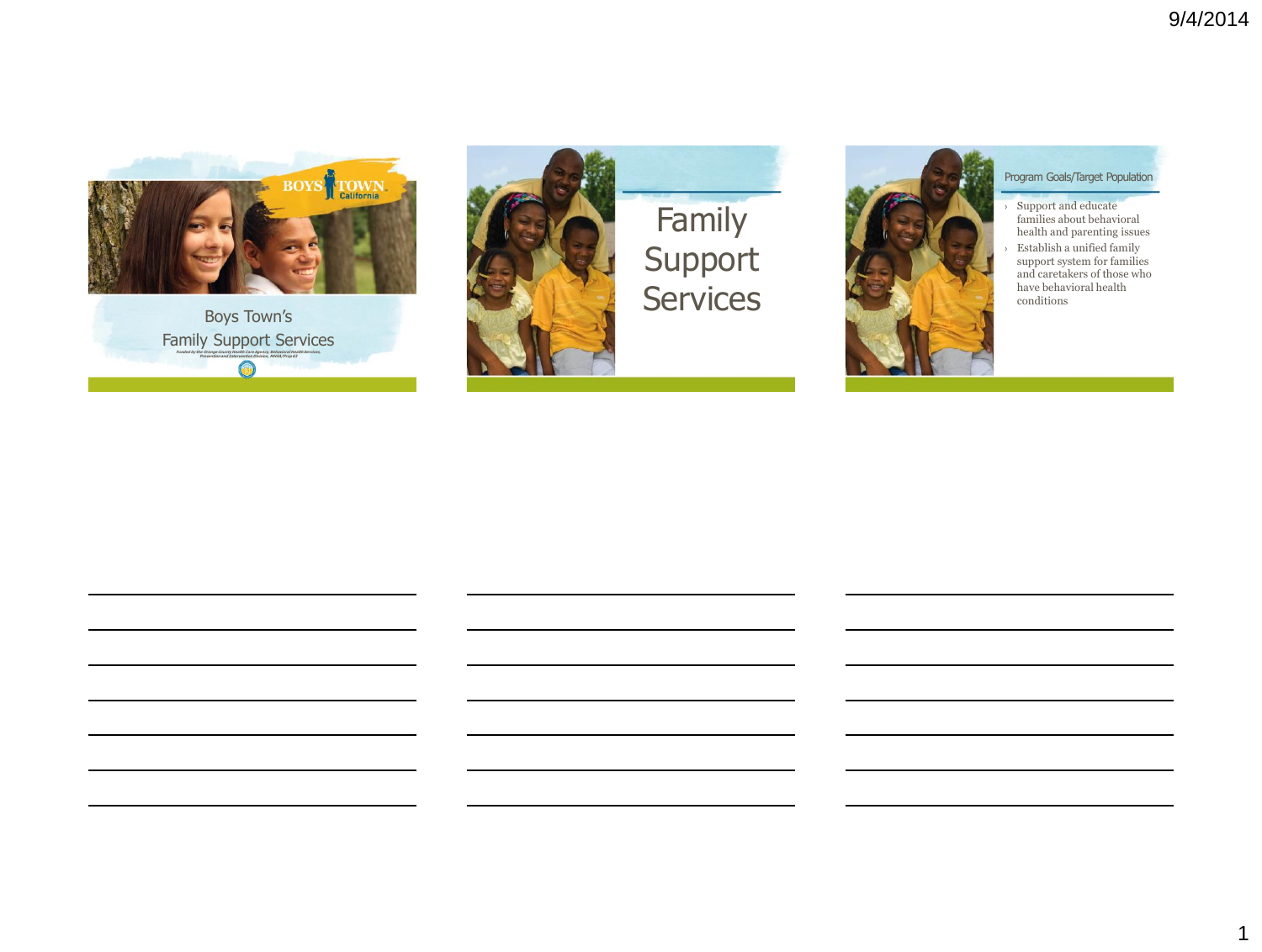Admission Criteria and Referral Process

- › For all programs, participants must reside in Orange County
- › For Parent Workshops Parent/Caregivers of children ages 13-18
- › Referral Process › Self-referral







**Parent Education Workshops**

2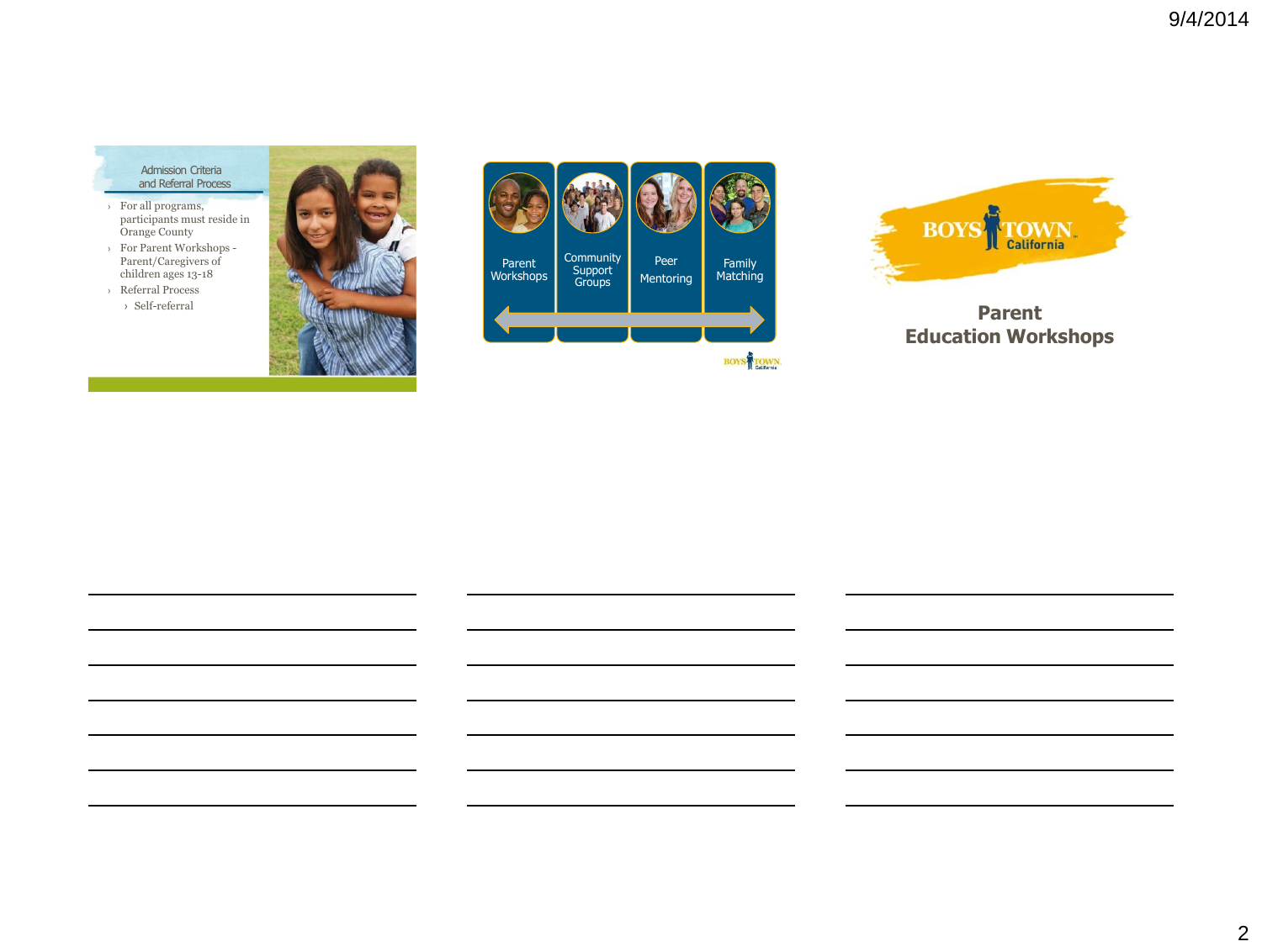#### **Parent Education**

- › *Common Sense Parenting® (CSP)* is a practical, skill-based parenting program that can be applied to every family with children.
- › The program addresses issues of communication, discipline, decision making, relationships, self-control and school success.
- › CSP® is effective for parents of children with behavioral, emotional or mental health concerns.

**BOYS** TOWN.

#### **Parent Education**

- › Classes are available at **no cost** to any family or person who resides in Orange County and is a parent or caregiver of children 13-18 years of age.
- › Classes are available in English, Spanish Vietnamese, and Farsi.
- › Parents receive a parenting book, a personal workbook, and a wallet card with 24 hour support line. **BOYS** TOWN.

**Classes**

- › Weekly classes for 6 weeks (2 hours each)
- › Childcare can be provided
- › Bus Passes are provided as needed
- › Class size:
	- › Minimum: 6
	- › Maximum: 14
- › Classes held based on parents' availability (i.e., evenings and weekends)

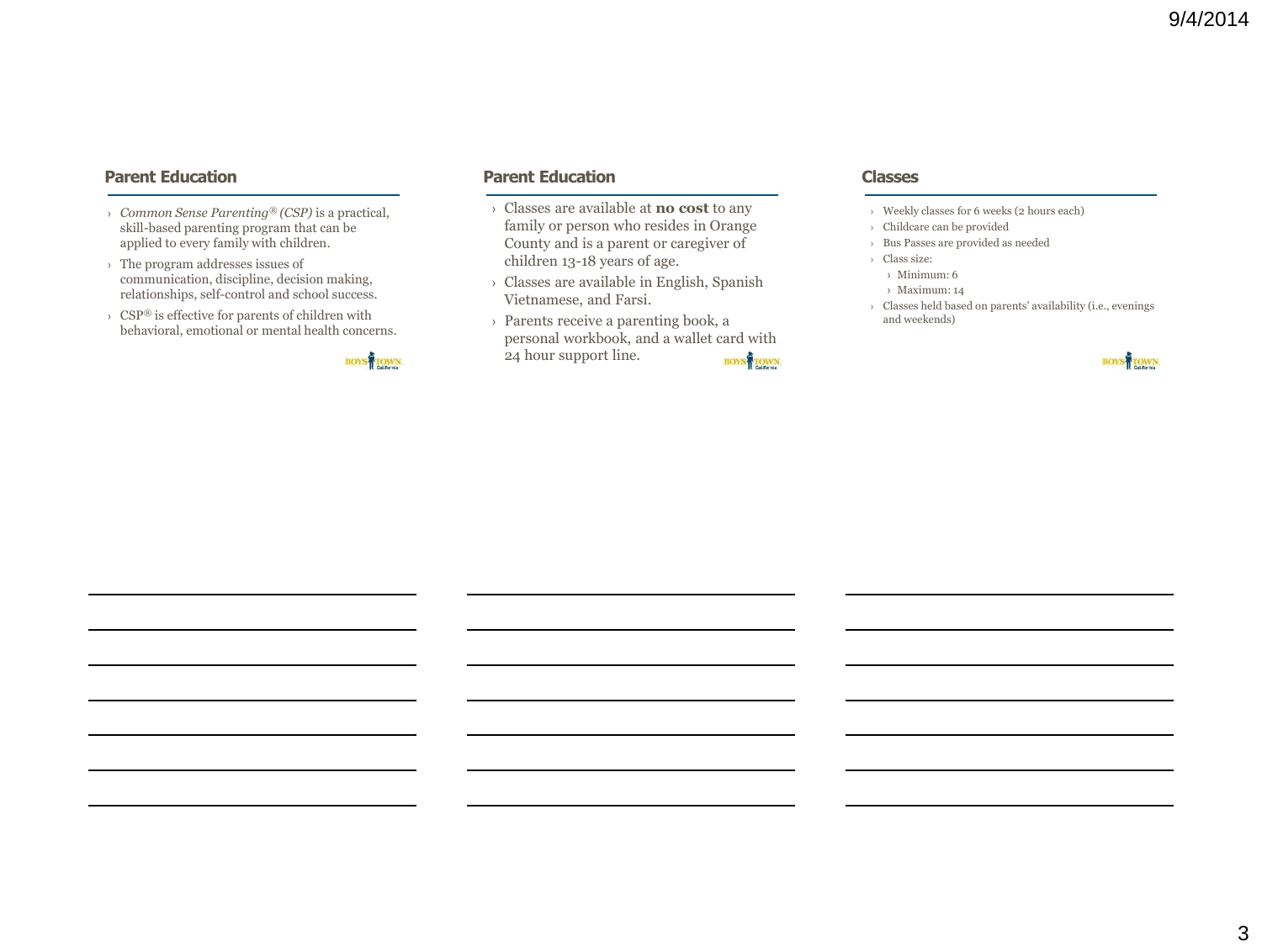#### **Class Completion**

- › Upon completion, participants receive a certificate that is accepted for courtmandated parenting classes.
- › Participants have access to our Family Support Line post services for help with any skill learned in the class.

#### **Booster Session**

- › For Parents who need an "extra boost," Booster Sessions are available.
- › Booster sessions can include an extra hour before or after class to practice application of skills, or a home visit with the family to help encourage and guide parents in using the skills. **Community**





# **Support Groups**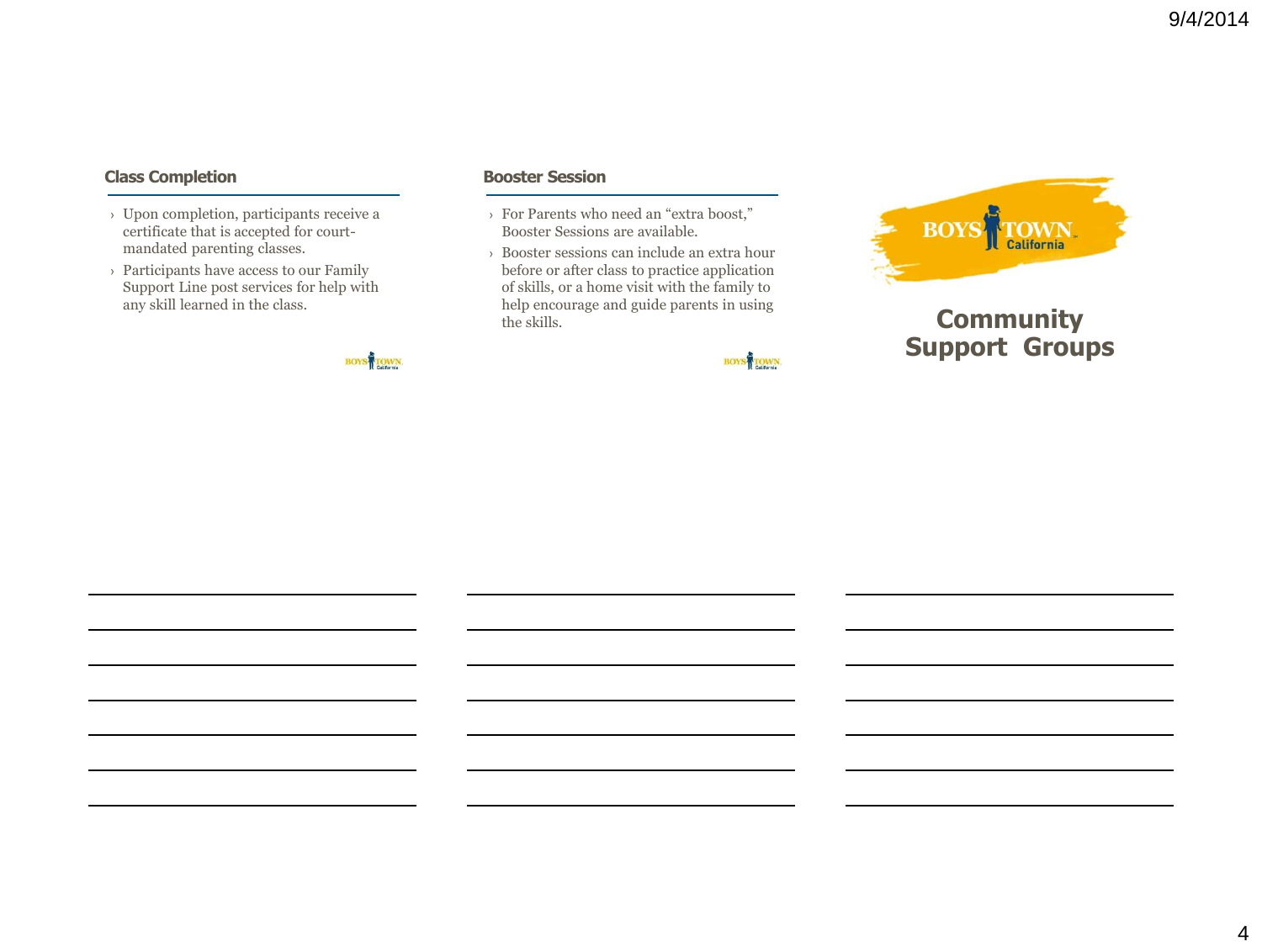## Community Support Groups

- › Learn about and connect to community resources.
- › Receive social support through shared experiences.
- › Establish social networks.

#### **Community Group Support**

Group workshop topics are specific to the needs of the families served and may include, but are not limited to, these areas:

- $\rightarrow$   $\,$  Adult mental health and parenting
- › Transitional age youth and the importance of social supports
- › Emergency psychiatric services
- › Elder care and community resources
- › Mental Illness and relationships
- › Working with a child with Reactive Attachment Disorder (R.A.D.)
- › Recognizing mental health and substance abuse problems in family members
- › Supporting the emotional needs of elderly adults
- › Parenting a child with autism



#### **Community Group Support**

- › Community groups are available at **no cost** to any family or person who resides in Orange County.
- › Groups meet in community settings and bilingual (Spanish, Vietnamese, and Farsi) services are available.
- › Duration and frequency depends on the needs of the participants.

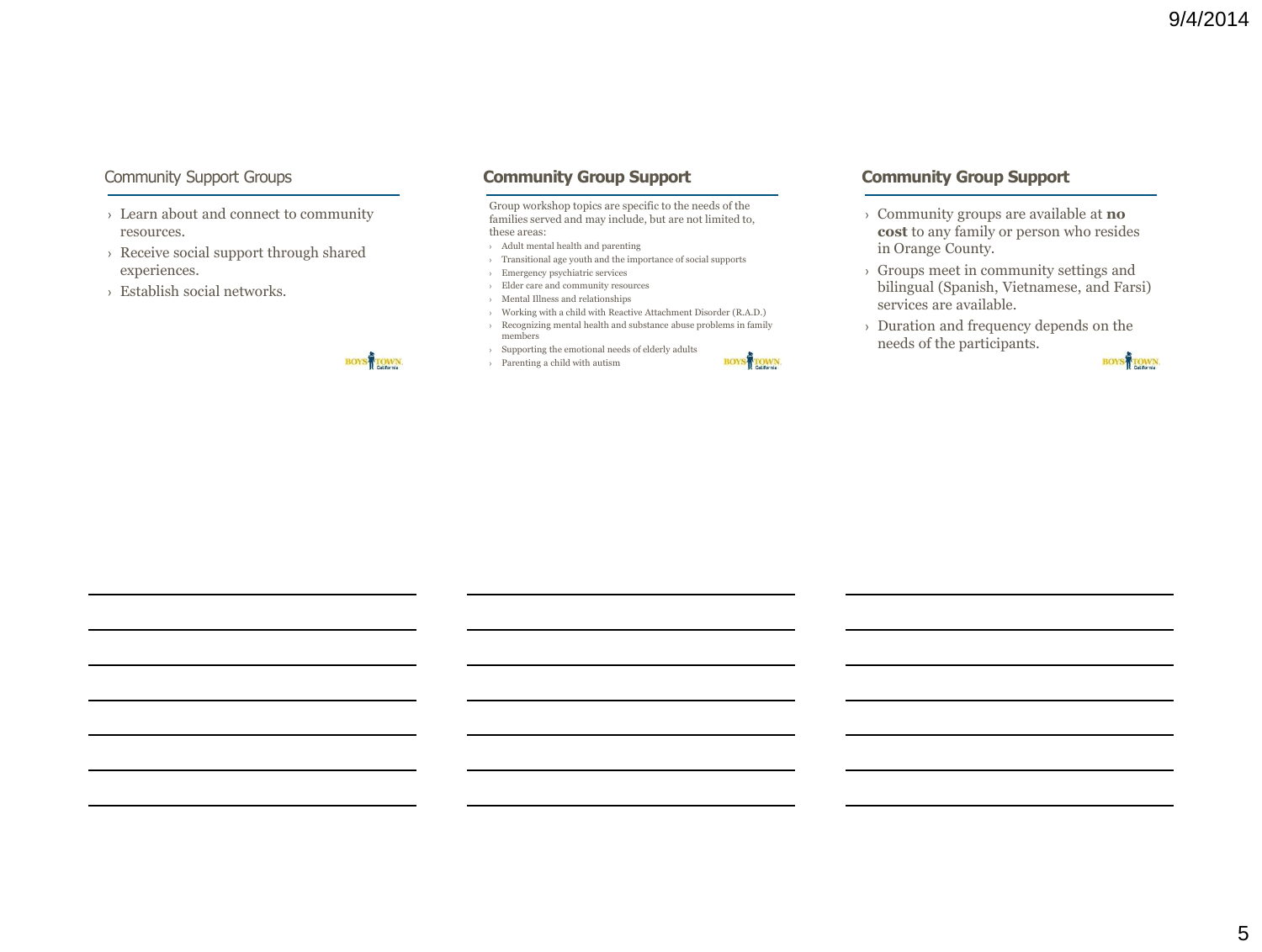# **Community Group Support**

- › Groups are led by a clinician, and a volunteer community member is asked to co-facilitate.
- › Volunteers are trained in our peer mentor model of care.



# **Peer Mentoring**

#### **Parent Mentors**

- › Peer Mentoring is an intervention that connects trained Peer Mentors to families or individuals.
- › Through weekly contact, Peer Mentors provide information and individualized instructional and emotional support to families or individuals in need.

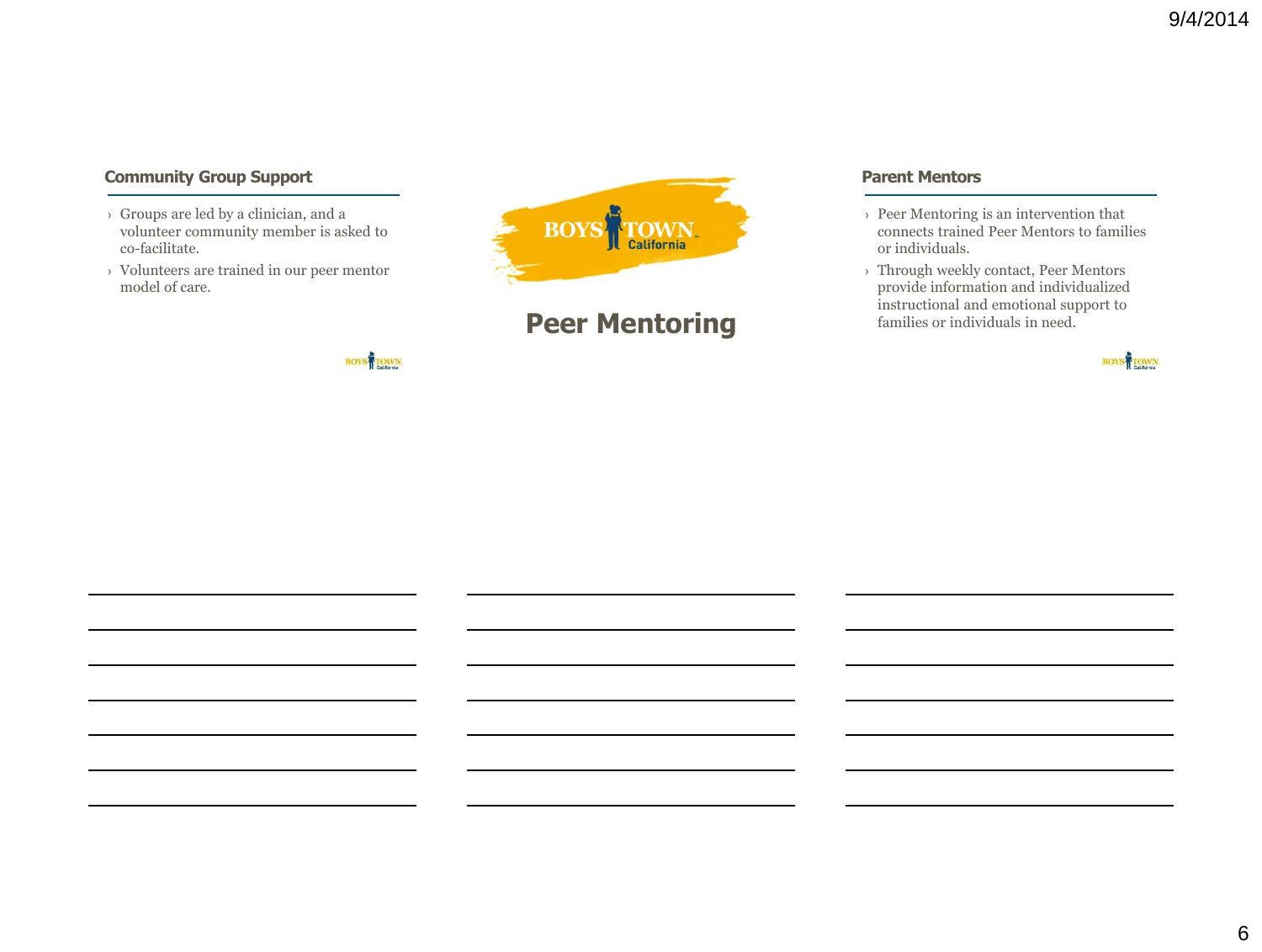#### **Peer Mentors**

- › Our Peer Mentors are consumers who have successfully navigated mental health and social services systems.
- $\rightarrow$  Their real-life experiences and the training we provide enable them to guide family members to become active participants in services.

#### **Peer Mentors**

- › Peer Mentor interventions last approximately three months, depending on each family's needs.
- › Peer Mentors are Bilingual (Spanish or Vietnamese).
- › Families are assessed at the beginning of services to identify their strengths and challenges.



#### **Peer Mentors**

- › Peer Mentoring is available at **no cost** to any family or person who resides in Orange County.
- › Participants self refer by contacting our agency.

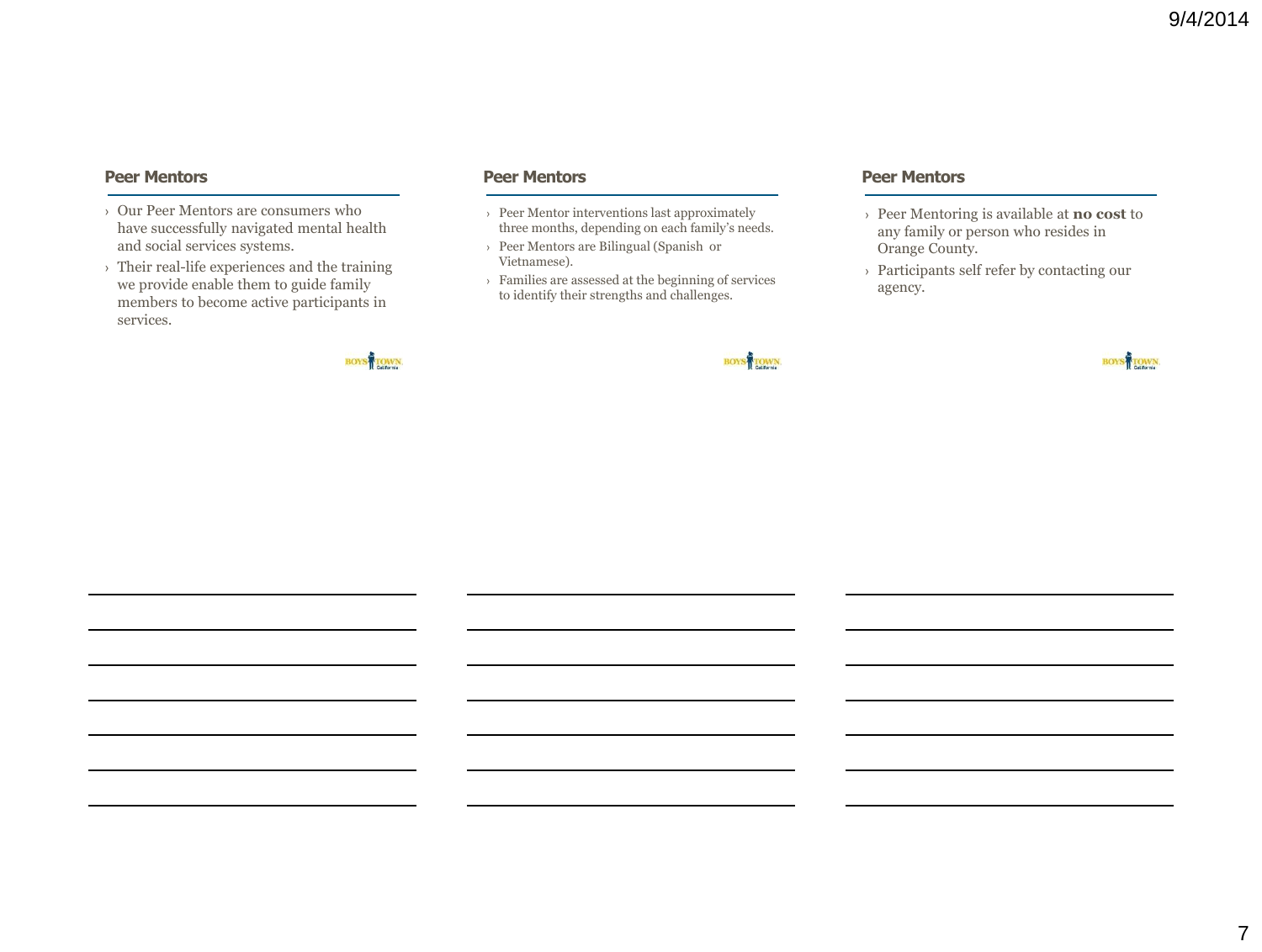

**Family Matching**

#### **Family Matching**

- › Creates helpful peer-to-peer relationships between families in the community and trained Volunteer Family Mentors.
- › Monthly events provide a relaxed social environment.
- › Families exchange information and begin to develop beneficial relationships.

# **BOYS** TOWN.

#### **Family Matching**

- › Families are matched based on interviews, common strengths and challenges and past experiences.
- › Supervisor oversees matches to provide ongoing support, encouragement and guidance for participating families and Family Mentors.

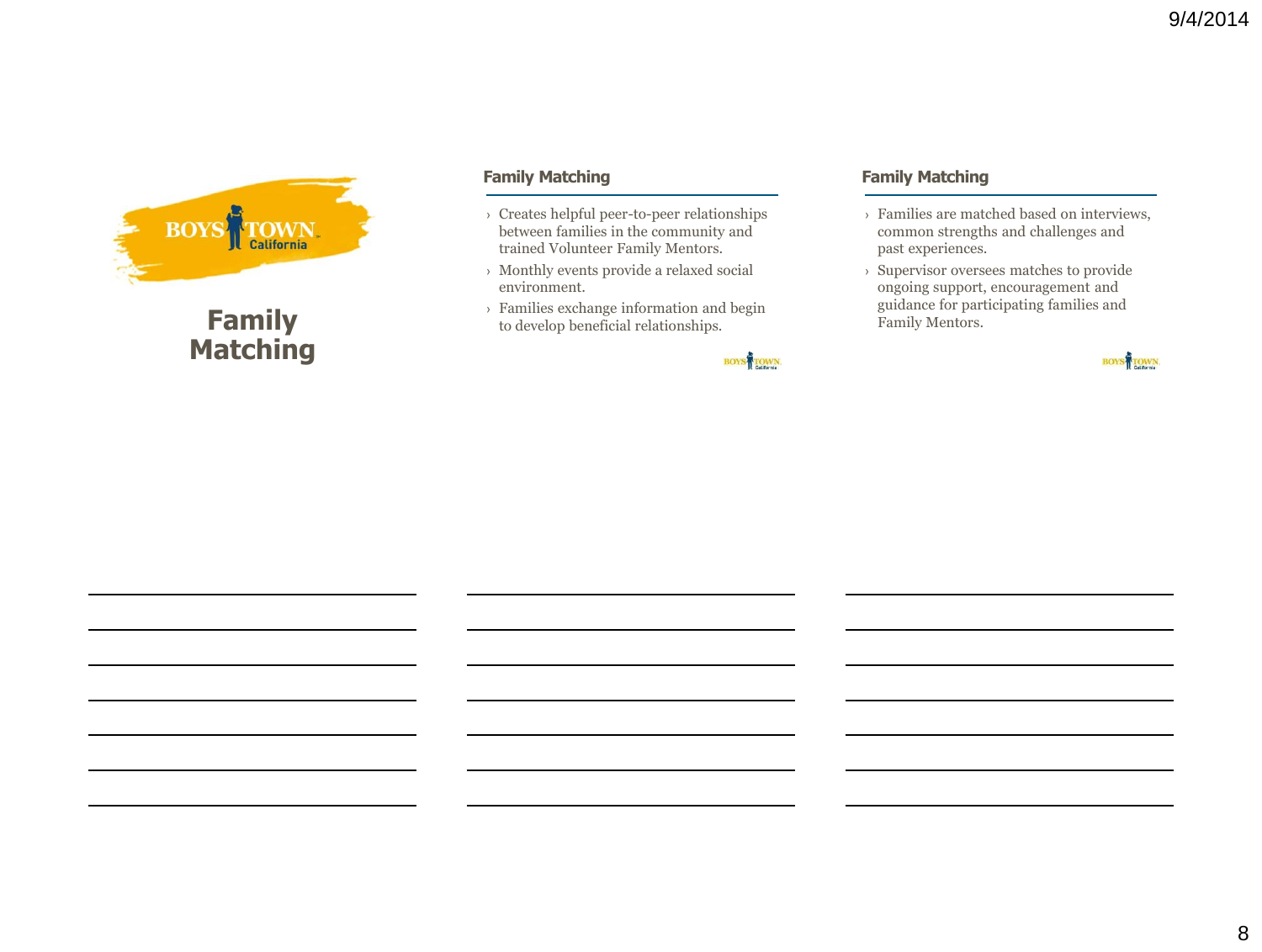# **Family Matching**

- › Family Matching is available at **no cost** to any family that resides in Orange County.
- › Participants self refer by contacting our agency.

# Participants Served FY 13/14



## 2013-2014 Satisfaction and Outcomes

| <b>Survey Instrument/Data Collection</b>                                                | Percentages                                   |
|-----------------------------------------------------------------------------------------|-----------------------------------------------|
| <b>Group Satisfaction Survey (post)</b>                                                 | 97%                                           |
| <b>Support Group-Information Useful (post)</b>                                          | 94%                                           |
| <b>Family Matching Survey (post)</b>                                                    | Overal Satisfaction 86%<br>Felt Supported-96% |
| Peer Mentor Survey (Improvement in Protective Factors Survey)<br>pre/post)              | Social Support 96%<br>Concrete Support 100%   |
| Parent Education Survey (Protective Factors Survey-Nurturing and<br><b>Attachment</b> ) | 68%                                           |
| <b>CSP Class Completion</b>                                                             | 81%                                           |
| <b>Participants Satisfaction Surveys-Common Sense Parenting Classes</b><br>(post)       | 96%                                           |

**BOYS** TOWN.